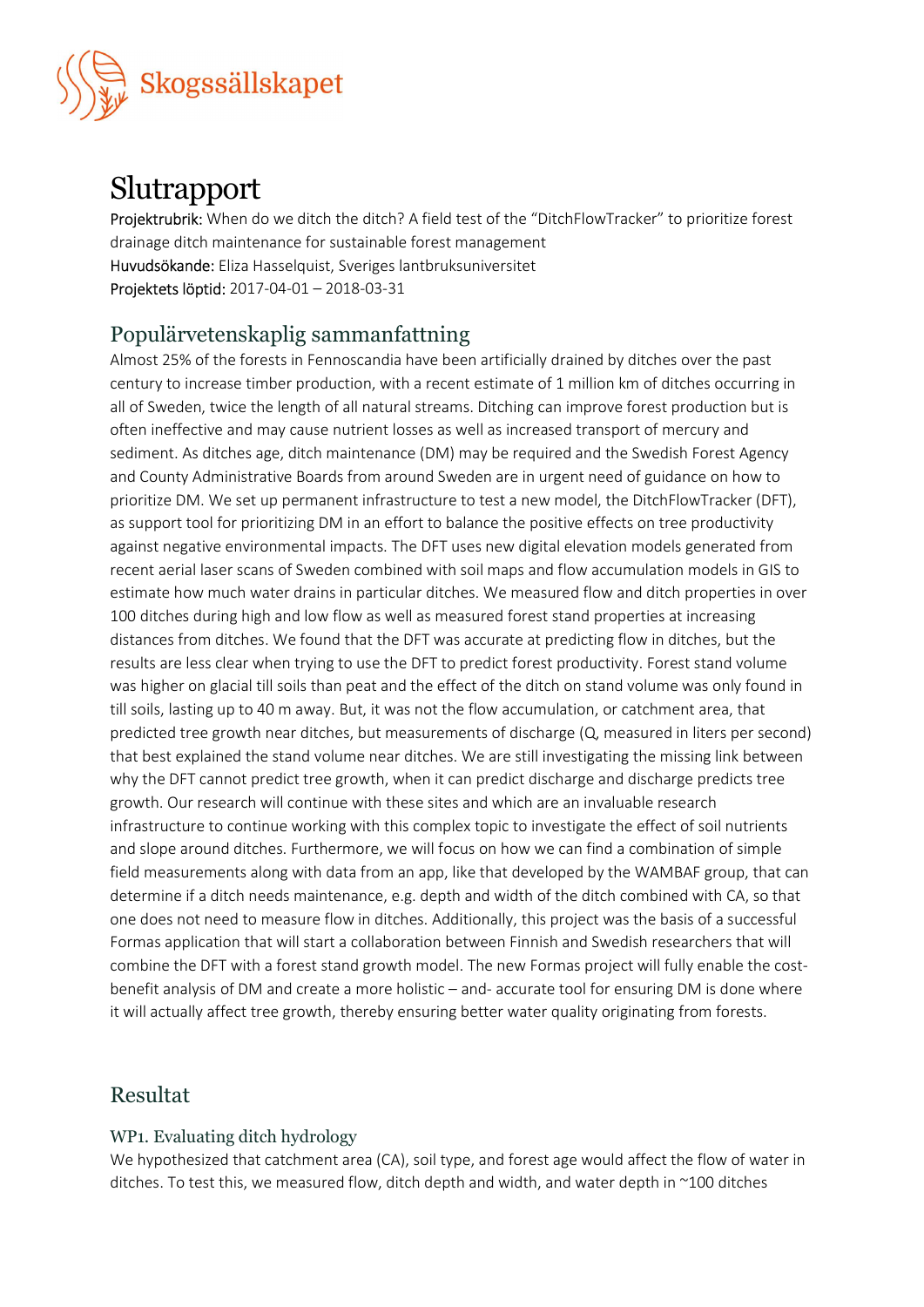during Spring flood high flow (May) and Summer low flows (August) in 2017 (Fig. 1). The ditches were categorized by three different CA's based on Hasselquist et al. (2018)(<0.4, 0.4-1, and 1-4 ha), the two dominant soil types affected by ditches in Sweden (glacial till and peat), and three ages of forest (recently harvested, <3m tall; young forest, <10m tall; and old forest, >10m tall). At least five replicates of each category of ditch were measured. Discharge (Q) was calculated using the field data collected and compared with the DFT model. Here are our main findings:

1) We found that drainage function increases with CA. More than 80% of ditches with CAs <1 ha had flows high enough to drain forests of excess water.

2) We found that ditches on till soils have higher flow than those on peat soils, regardless of forest age. Thus, ditches that occur on till soils are significantly less likely to need cleaning to increase their flow.

3) We found that forest age did not influence drainage function in ditches. This is contrary to our expected findings as we hypothesized that flow in ditches would be greater in clear-cut sites than in old forest sites due to less water being in ditches due to the higher evapotranspiration of older trees. Further work needs to be done to confirm this finding because there was a trend that younger forests had higher flow, but it was not statistically significant.

#### WP2. Tree growth near ditches

Although we found that ditches with CAs >1 ha had higher flow, we wanted to do field tests to ensure ditches are not changing hydrological conditions in other ways that affects tree growth and are not accounted for in the DFT. Thus, we evaluated the effectiveness of old forest ditches using tree growth as measured by tree height, volume, tree stem density, and finally, tree ring analysis.

We selected our sites from the  $\sim$ 100 sites used in the hydrology study, but just picked mature stands so that we could take tree cores and identify growth responses of when ditches were first dug or cleaned. Three replicates of each of the six possible combinations were used (two soil types; three CA's), for a total of 18 sites. At each site, 12 plots were set up at different distances from the ditch (Fig. 2). The plot located 75 m from the ditch was used as a control since the ditch should not have any influence from this distance. In total, we established 216 circular plots.

We collected the following data in each plot: site type, soil type, humus layer thickness and volumetric water content of the soil (VWC). In the first sample plot on each transect several measurements of the ditch, including width, depth, water depth and water flow velocity (if water was present) using a few drops of non-toxic colored dye (Fluorescein sodium salt).

All trees within each sample plot were calipered at breast height (DBH), their heights measured and an increment core sample collected from the tree with largest DBH. Thus, 12 increment cores were collected per site for a total of 216 cores total. Tree stand characteristics have been analyzed, but the only a basic analysis of the growth responses to ditching based on the tree cores. Thus far, our main findings are as follows:

1) Although water flow was significantly related to CA (hydrology section, above), we found that stand volume could not be explained by CA.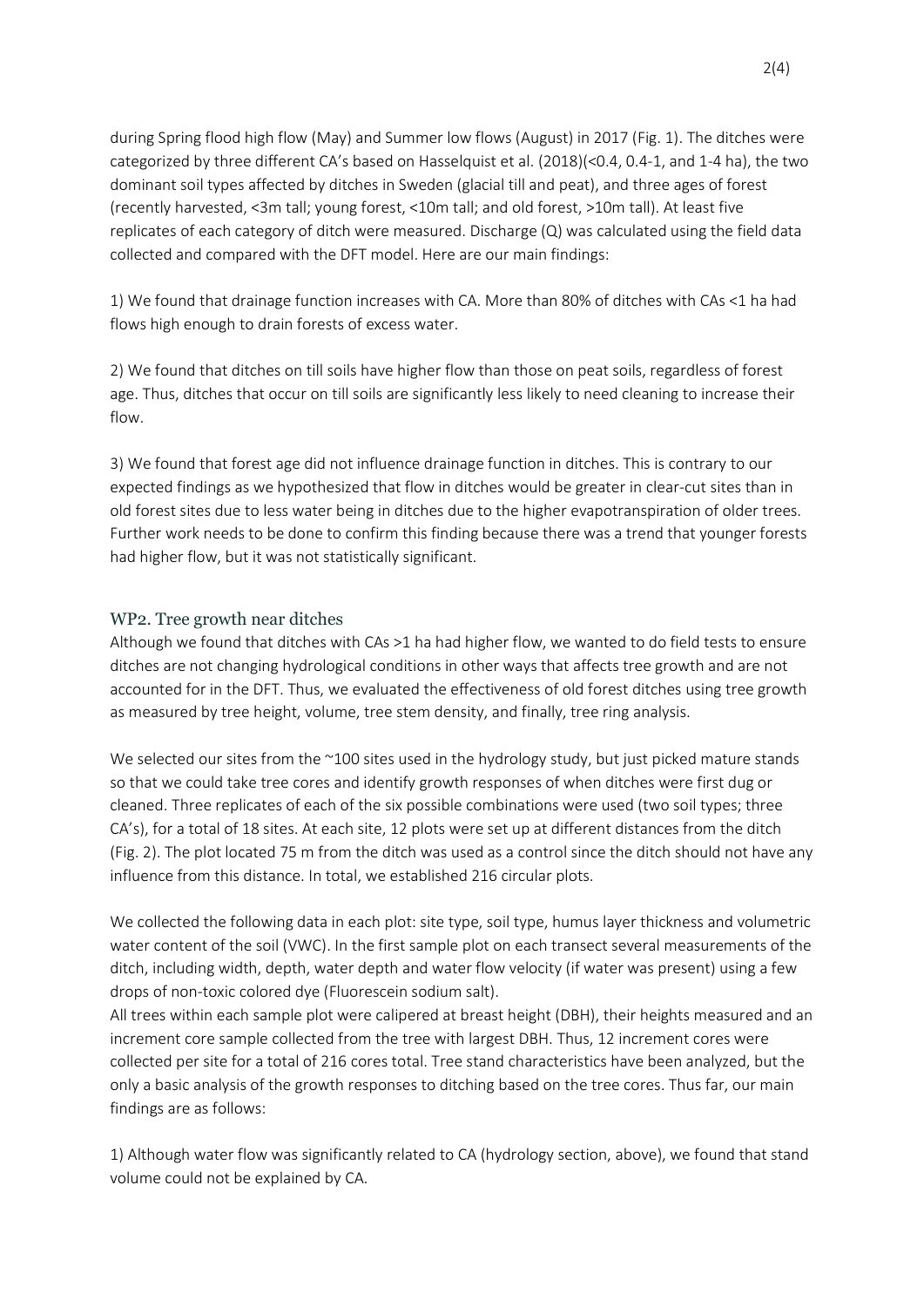2) Instead, tree growth, specifically stand volume, was more related to soil type (Fig. 3); stand volume was higher in till soils than peat. Furthermore, the effect of the ditch on stand volume was found in till soils only, lasting until 17 m away from the ditch, although the effect was still somewhat evident up to 40 m away (Fig. 3). This was primarily due to sites in peat soils having a higher density of small diameter trees closest to the ditch evening out the stand volume across the distances. This is likely the effect of some combination of forest management (thinning) and wetland protection (not thinning near wetlands), not really the drainage effect of the ditch. Further exploration of this result is needed.

3) We later tested if ditch function, i.e. flow, itself could better explain tree growth than CA. In sites with high flow ( $>1$  l/s) stand volume was higher than low flow (0.01 -1 l/s) and both were greater than sites no water or no flow (Fig. 4). Thus, flow could be a better predictor of the effect of the ditch of tree growth than CA.

### Målbeskrivning

Our goals were to test the DitchFlowTracker (DFT) with field data to ensure we are developing an accurate tool for prioritizing DM across a range of forest ages and soil types. Our goals were to do this by performing tasks within two different work packages (WP): (WP 1) measuring existing ditch function (i.e. water flow) during times of high and low flow and (WP 2) evaluating if existing ditches are enhancing tree growth using analyses tree cores. We achieved our goal of measuring hydrology of ditches (WP1) and most of our goal of evaluating effect of ditches on tree growth (WP2). We ended up just using tree stand properties as our measurement of the effect of ditches on tree growth because the tree cores ended up being difficult to analyze for many reasons. First, not all of our trees were old enough to have been alive when the ditches were dug. This was really needed to be able to determine the growth response of the trees to the initial ditch digging and for how long the growth response lasted. Second, we did not collect enough tree cores. Only 12 trees per site were collected, and it would have been better to have more samples to have a better chance of detecting the effect of the ditch. But, with the help of a Forestry Masters Student, we were able to also collect tree stand characteristics that helped us evaluate the effect of the ditch on tree growth and therefore the DFT's ability to predict tree growth.

A number of other issues came up during this project that will require further study to make better recommendations to forest managers. One is that we chose our sites based on the Swedish Geological Survey (SGU) soil maps. SGU maps peatlands based on aerial photos and thus, peatlands are obvious from the air only if they are open with few trees and have low productivity. Regardless of the maintenance needs for ditches in these peat sites, it is unlikely that the ditches are allowed to be cleaned due to them being in wetlands. Also, forest thinning operations have made buffers around the peatlands that have changed the forest stand properties, making it difficult to evaluate these sites. Additionally, we do not have information on the nutrient status of the soil. We would like to go back to the sites and take soil samples to exclude the effect of soil nutrients. Furthermore, we would like to measure slope in more detail. Even though the slope from the ditch to the plot 75 m away was less than 5%, small deviations from this could still influence the growth patterns slightly.

Our time schedule was followed except for receiving a five month extension due to the PI (Eliza Maher Hasselquist) being on parental leave.